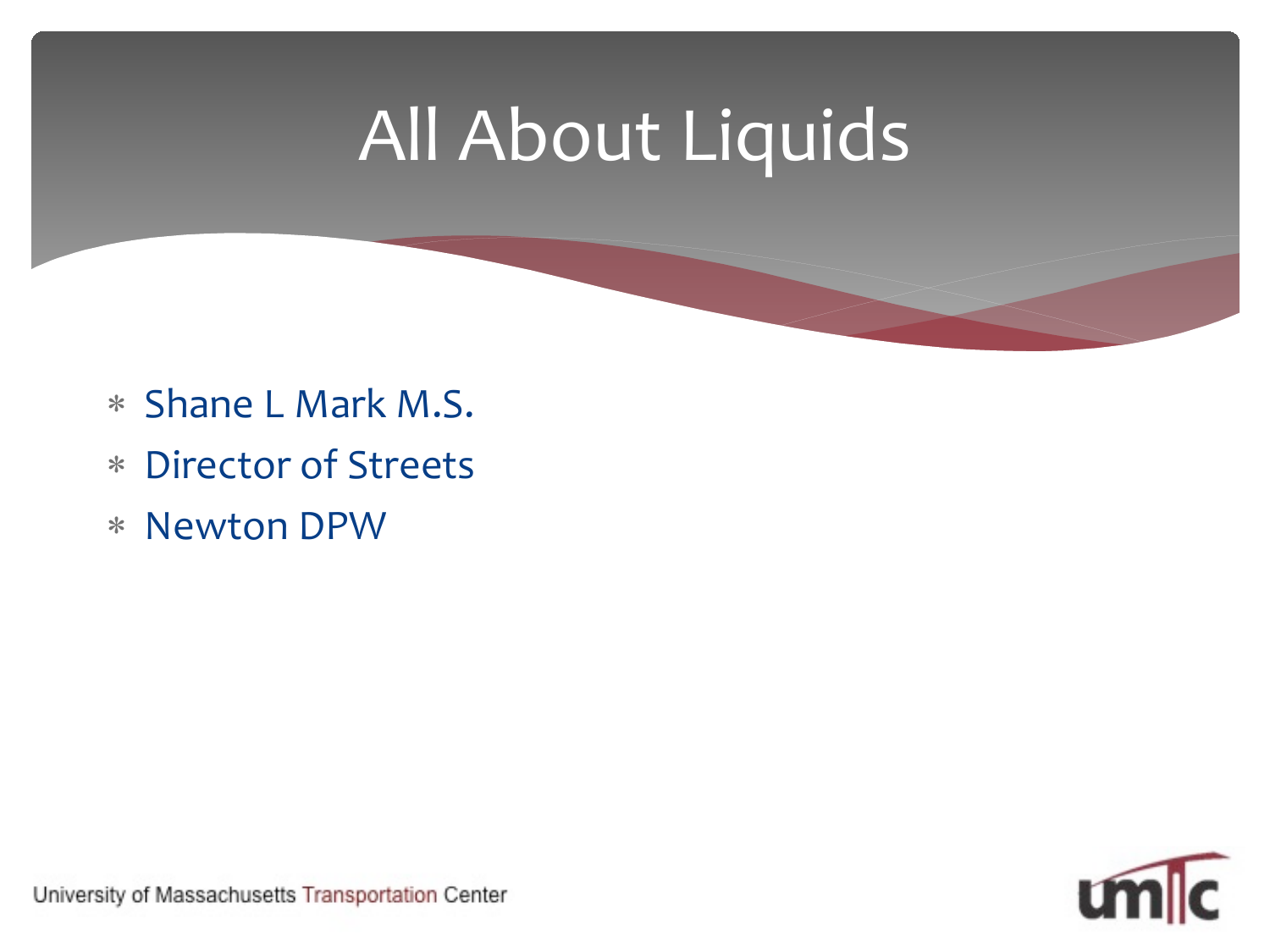### What are Liquids and why use them?

#### □In basic form... salt water or "Brine"

#### **QIn advanced form**

- $\circ$  Brine  $+...$
- o CaCL2
- o MgCL2
- o Organics



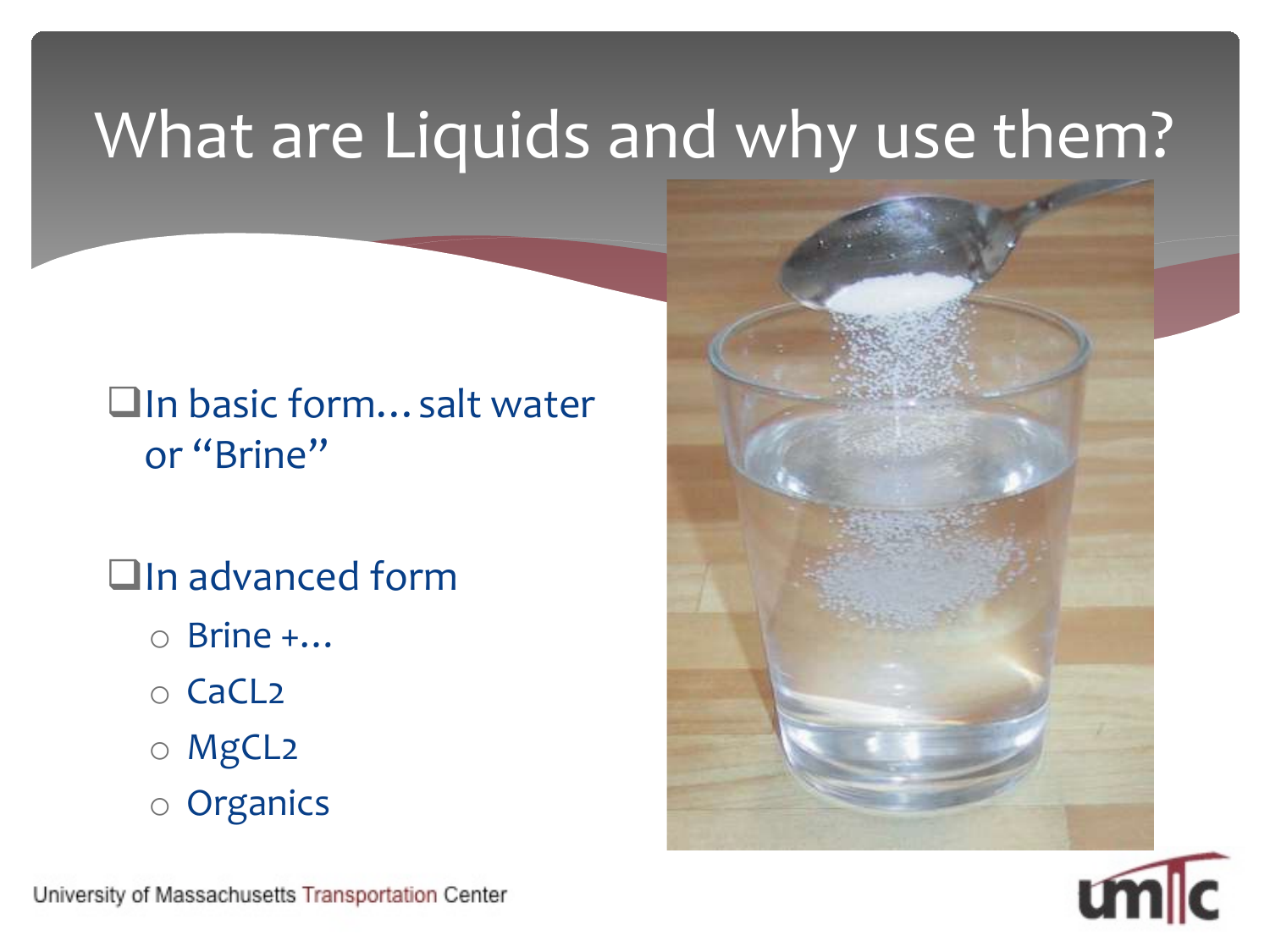## Liquids save…

#### Time

∗ Speed of pretreatment



University of Massachusetts Transportation Center

#### Money

∗ Brine making can be cost effective.

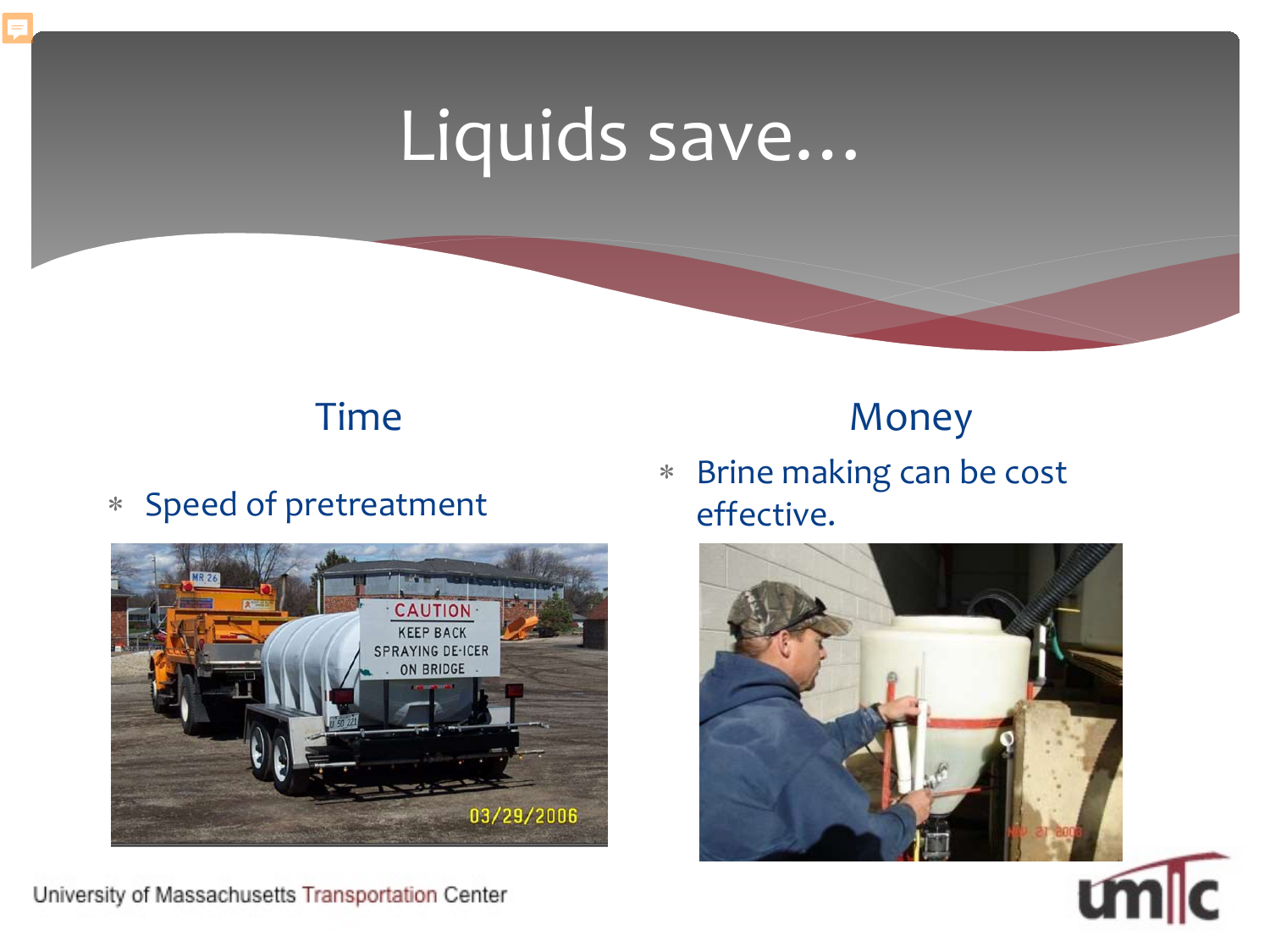### Common Anti icers

- ∗ Salt (NaCL)
- ∗ Mag Chloride (MaCL2)
- ∗ Calcium Chloride (CaCL2)
- ∗ These three are the most popular.

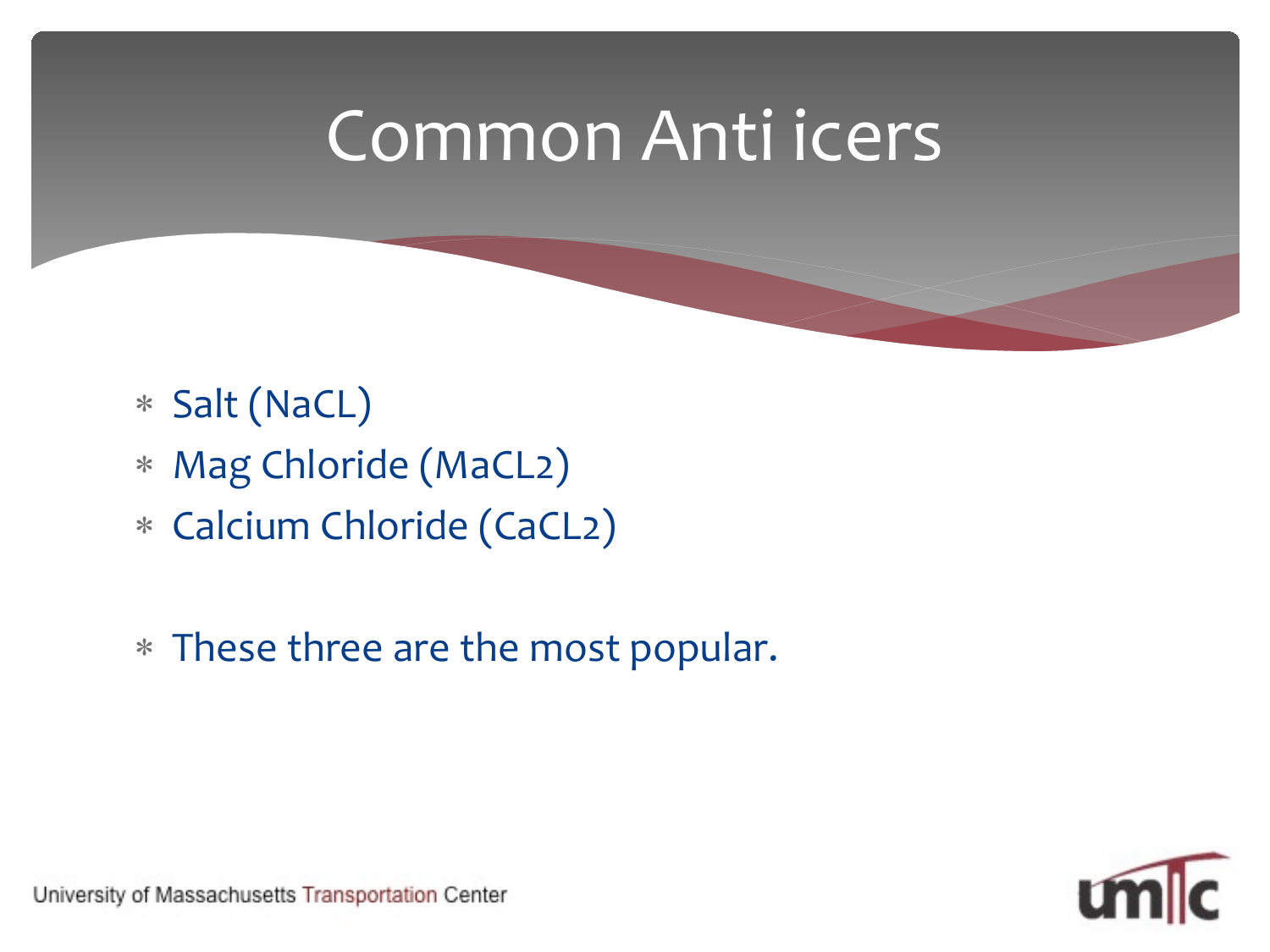## Other liquids

#### ∗ Beet juice

- ∗ Brewers
- ∗ And other organics (more to come later)

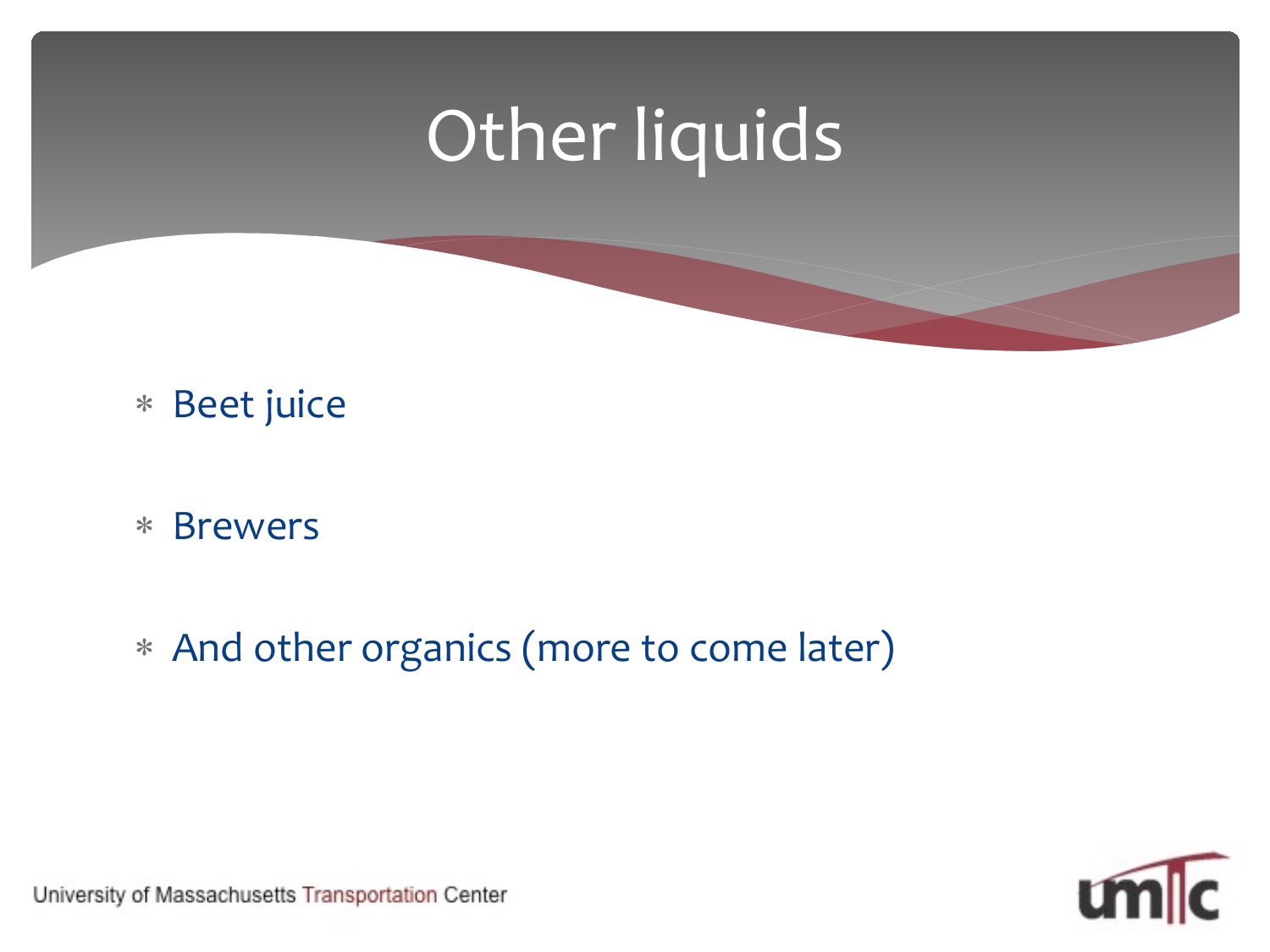### Choices Matter



The old cast iron skillet found in a 2<sup>nd</sup> hand antique store?

That new copper skillet seen on the infomercials at 5:00 am?



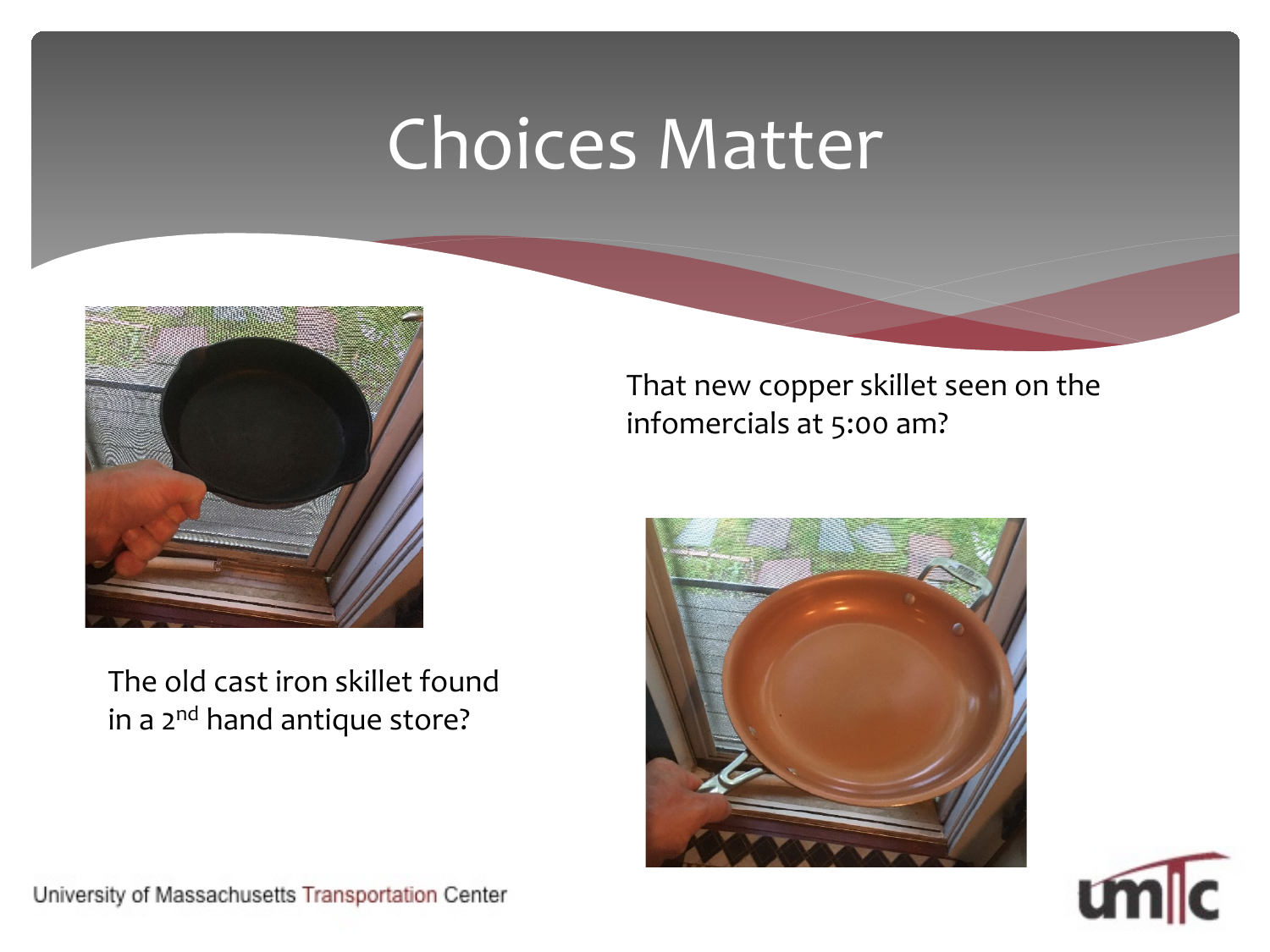# Anti-icing



Liquid deicer is applied to the pavement surface before the snow falls. It melts the snow from the bottom up.

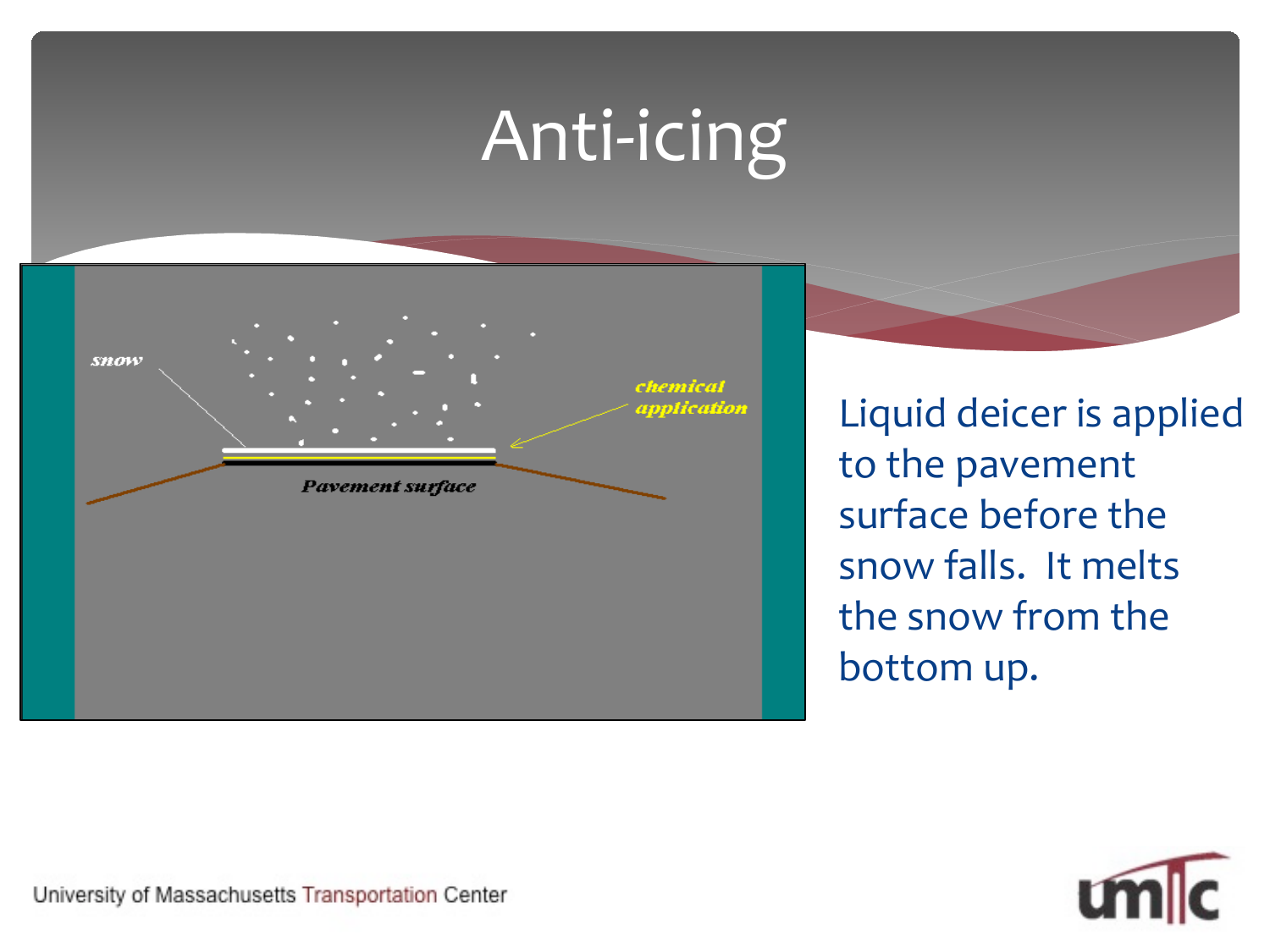# Anti-icing How does it work?

Anti-icing is not meant to melt everything, only to have a thin layer of melting between the pavement and the snow.



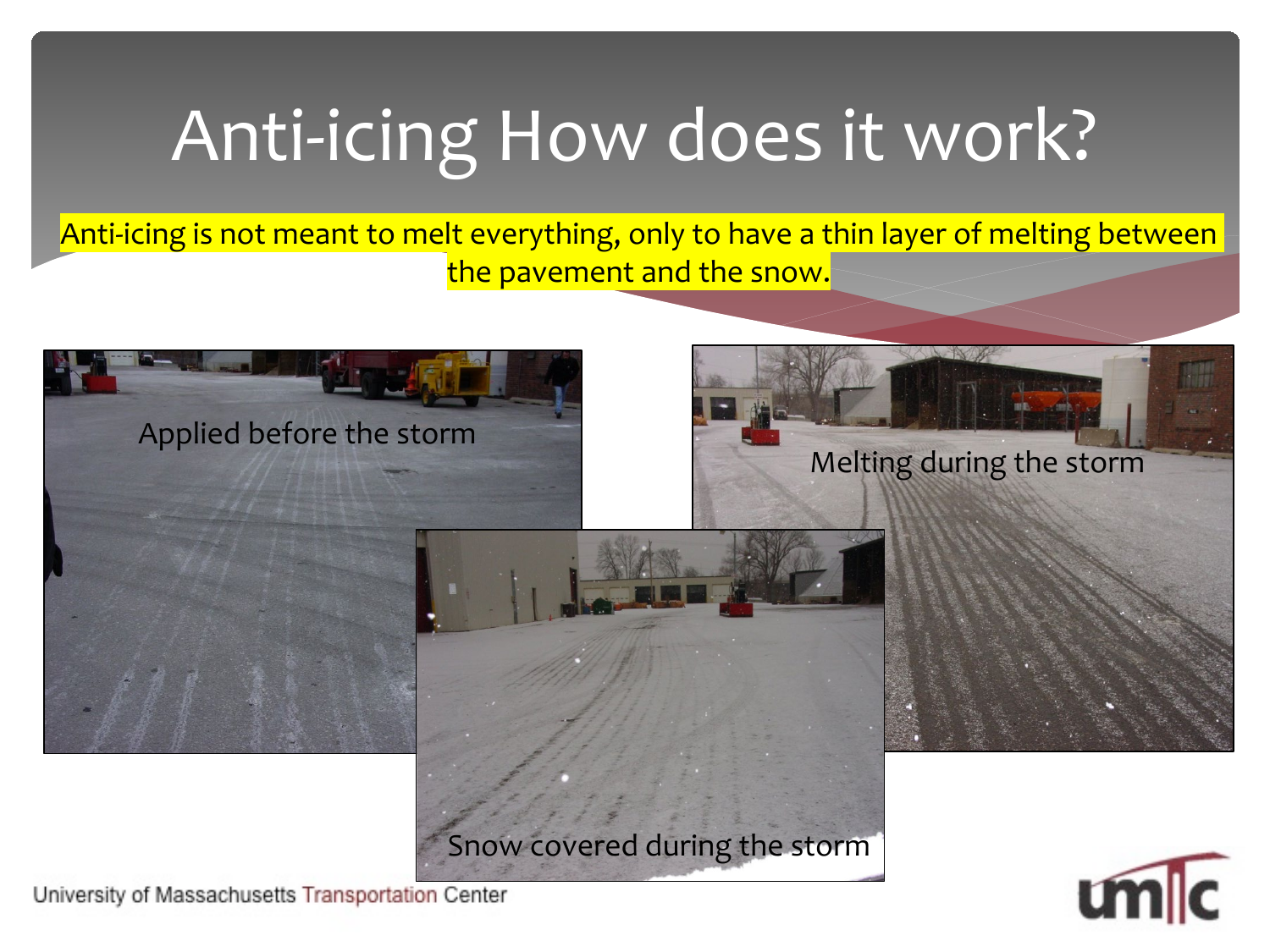# Anti-icing Proactive Strategy

∗ Proactive: Anything we can do in advance of the roads becoming icy or snowy



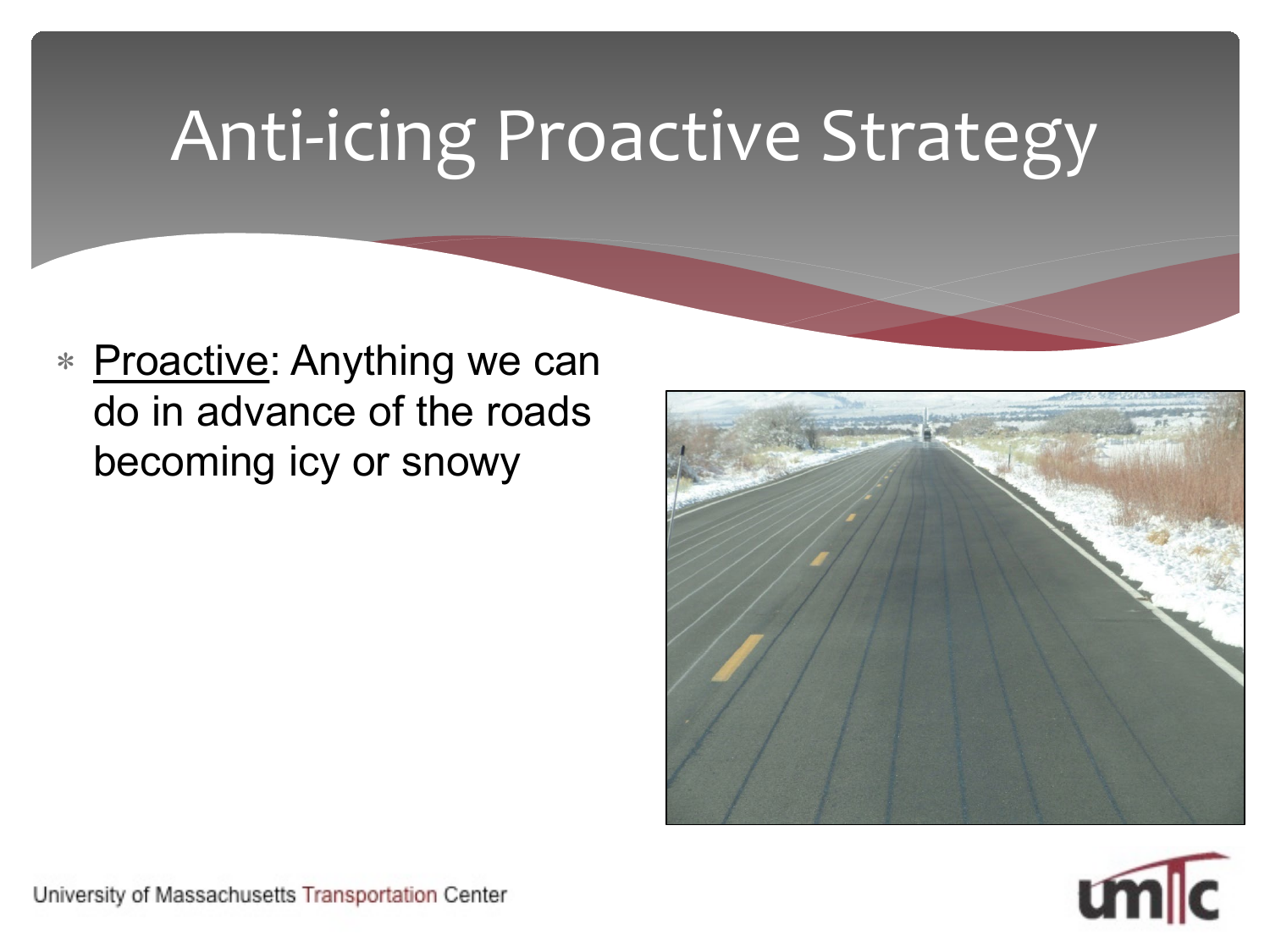# Anti-icing

∗ Saves time, money and reduces environmental impacts. ∗ Helps reduce the amount of de-icing material needed. Should be part of your operation

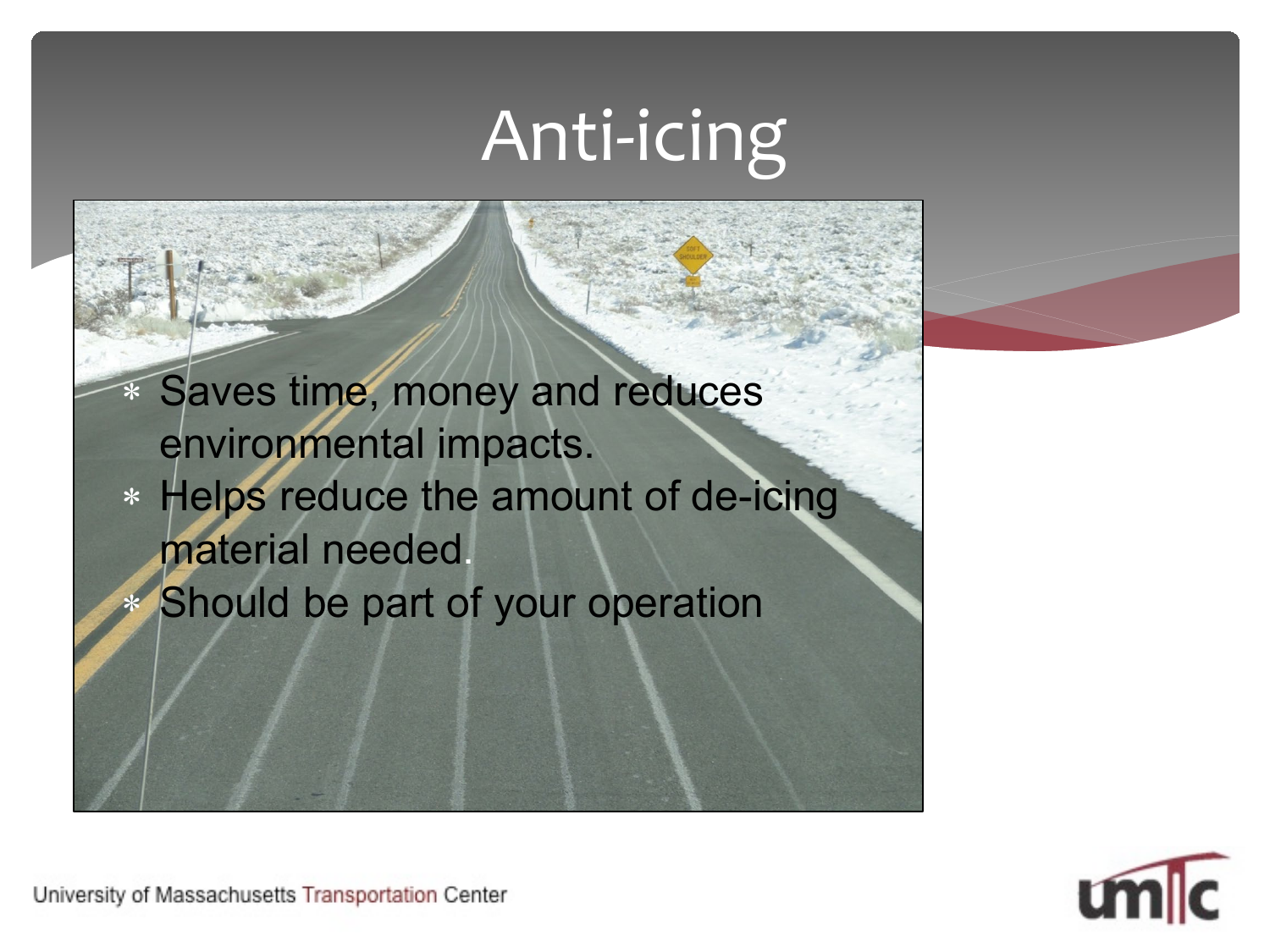# Anti-icing Proactive Strategy

- ∗ Melts from the bottom up.
- ∗ Weakens the bond between the road and snow/ice.
- ∗ Prevents frost from occurring on roads or bridges.



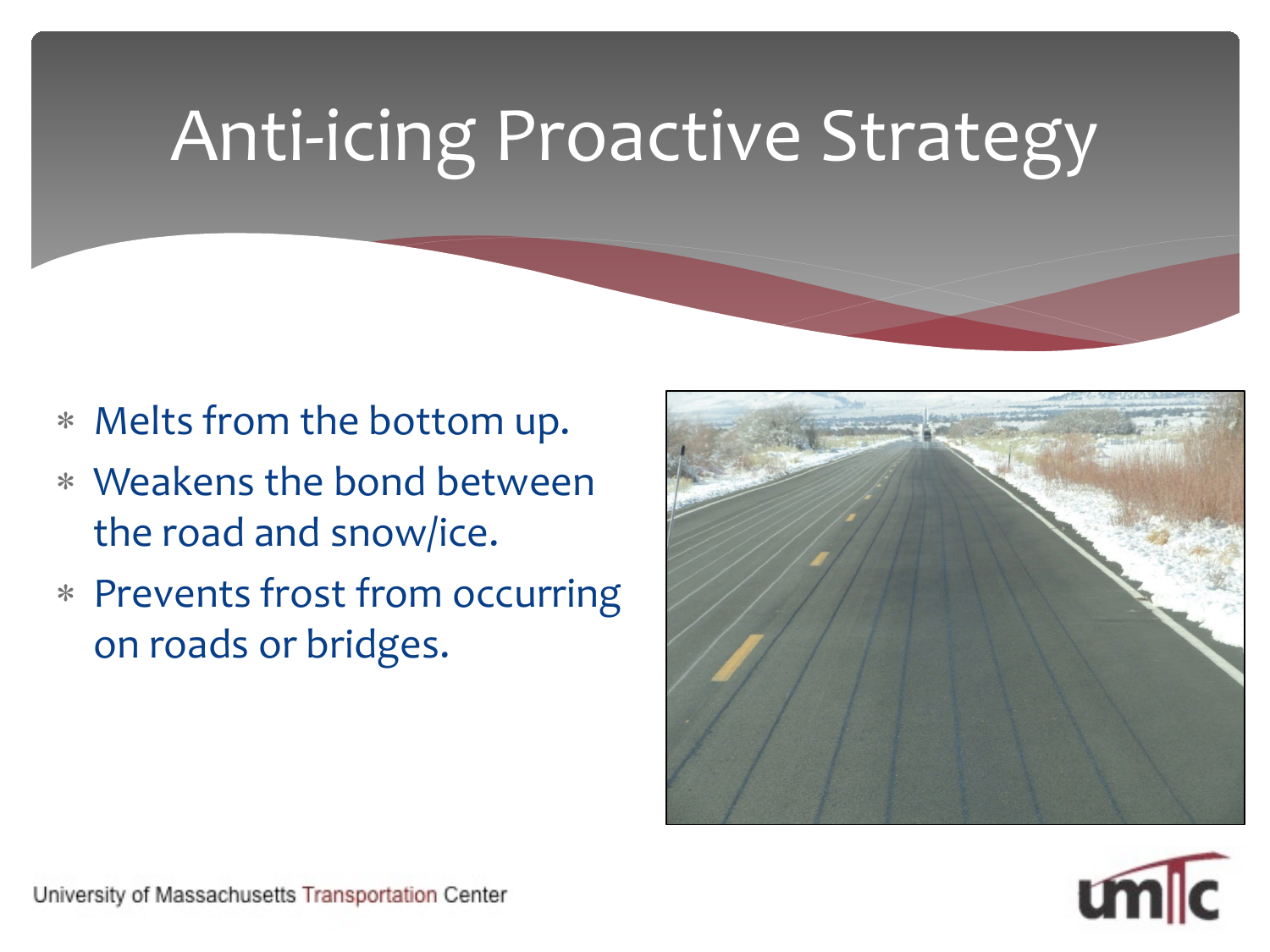### Where should we Anti-ice?

Where frost or black ice is likely. On any roads that you de-ice – Especially those demanding high level of service Hills, curves, bridges.